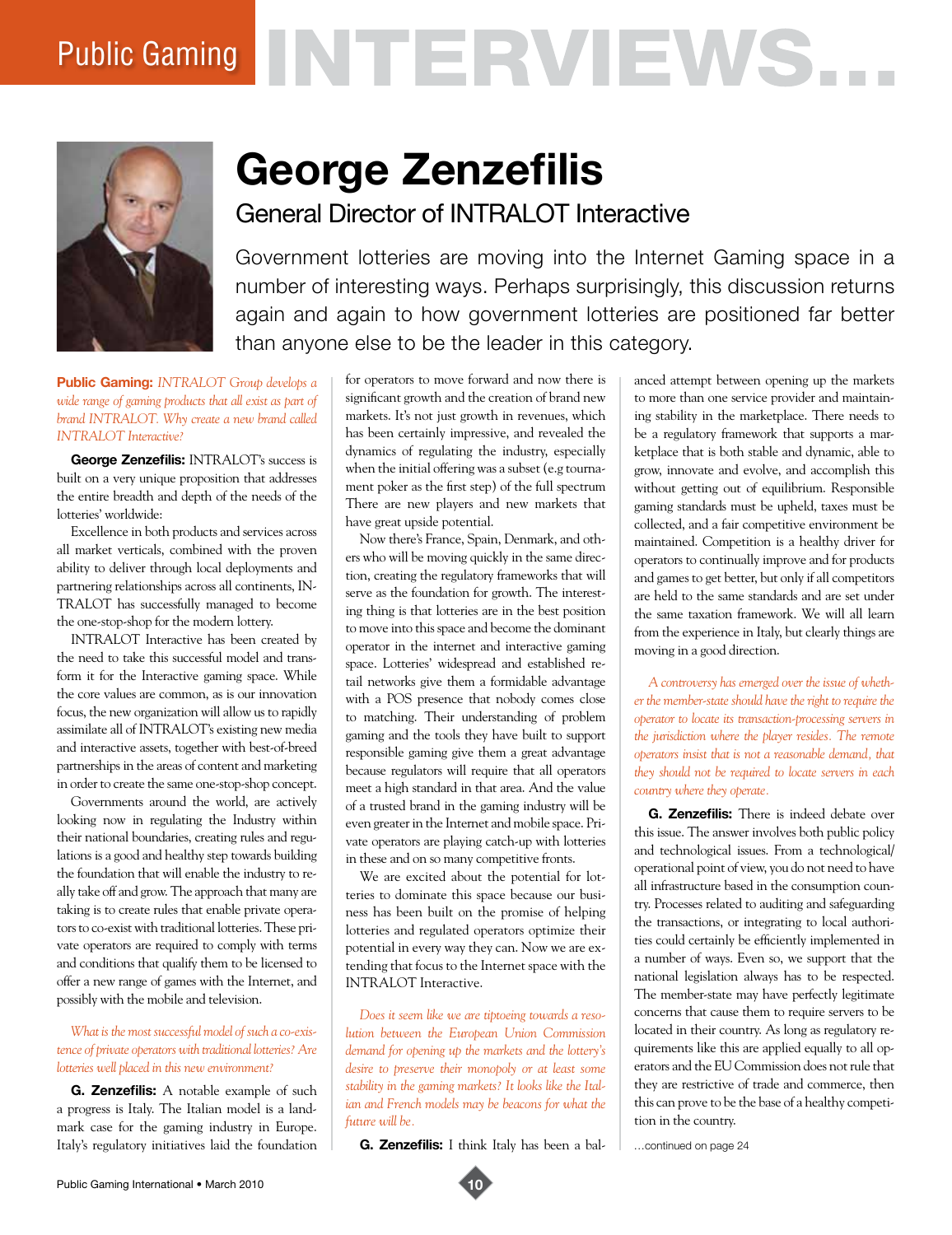

Just a little something to get you from here...

# MIDII

1500 Bluegrass Lakes Parkway • Alpharetta, GA 30004 • www.mdientertainment.com • 1.800.572.7082 • All Rights Reserved - MDI Entertainment, LLC

# *George Zenzefilis Interview* …continued from page 10

Each country has its own cultural traditions and sets of societal and political considerations and has the right to manage and regulate the gambling industry in ways that are consistent with the needs of its citizens. Those needs may differ from country to country. The important thing is that whatever the regulatory framework requires, that those requirements be applied fairly and equally to allow all operators to compete on a level playing field.

# *Is there a point at which the additional costs incurred to meet regulatory requirements become burdensome and disproportionate to the benefits that they provide?*

**G. Zenzefilis:** I suppose, but this is the direction the industry and operators are going anyway. Markets are being subdivided by region, demographic groups, player profile etc. IT infrastructures are evolving to support the increased demands of this decentralized and more highly segmented model. The idea that you have one big data center supporting a homogenous massmarket is long gone. The progressive operators are already moving towards far more sophisticated and robust IT infrastructures to support their own operational systems and marketing objectives.

This migration to decentralized and highly segmented markets is not an easy one. This is one aspect of the migration from the *.com* model towards a *.country* model, where local customization is prevailing over a unified cross border product & services model.

 *Lottery operators would seem to be ideally positioned to migrate to this decentralized and segmented model.* 

**G. Zenzefilis:** Absolutely. Lotteries have efficient and lean operational models that generate significant revenue with a large customer base. And their retail network already delivers the easily accessible POS that the customer now expects. They are in a great position to take the leadership role in the gaming industry that is emerging. Think about how dramatically the combination of internet gaming and multiple operators will have on this industry. The lotteries have a tremendous upside potential to leverage their powerful brand recognition and distribution to attract new player groups, implement new products, and develop new markets with new media channels like Internet and mobile. Lottery organizations may feel threatened by the need to compete. But I think it

will soon be apparent that lotteries will win in this new competitive gaming environment.

# *Will IP blocking be an effective means of controlling and regulating Internet Gaming?*

**G. Zenzefilis:** There are various technologies for regulating and controlling Internet gaming. IP blocking is one. Another method is for merchant banks to refuse to process fund transfers related to Internet gaming. Another method is to apply controls on the player registration level. Documentation proving the age and residence of the player can be required at the time of registration. There are different options, both procedural and technological, that enable enforcement of Internet gaming regulations. Frankly, I do not think it will be a difficult issue. Italy is demonstrating that these tools do work to effectively prohibited unlicensed operators from doing business in Italy. The governments are responsible to decide if and how they will protect their market and their country's interests.

## *Can you tell us about some more specific initiatives and objectives for INTRALOT Interactive?*

**G. Zenzefilis:** We have been very active in